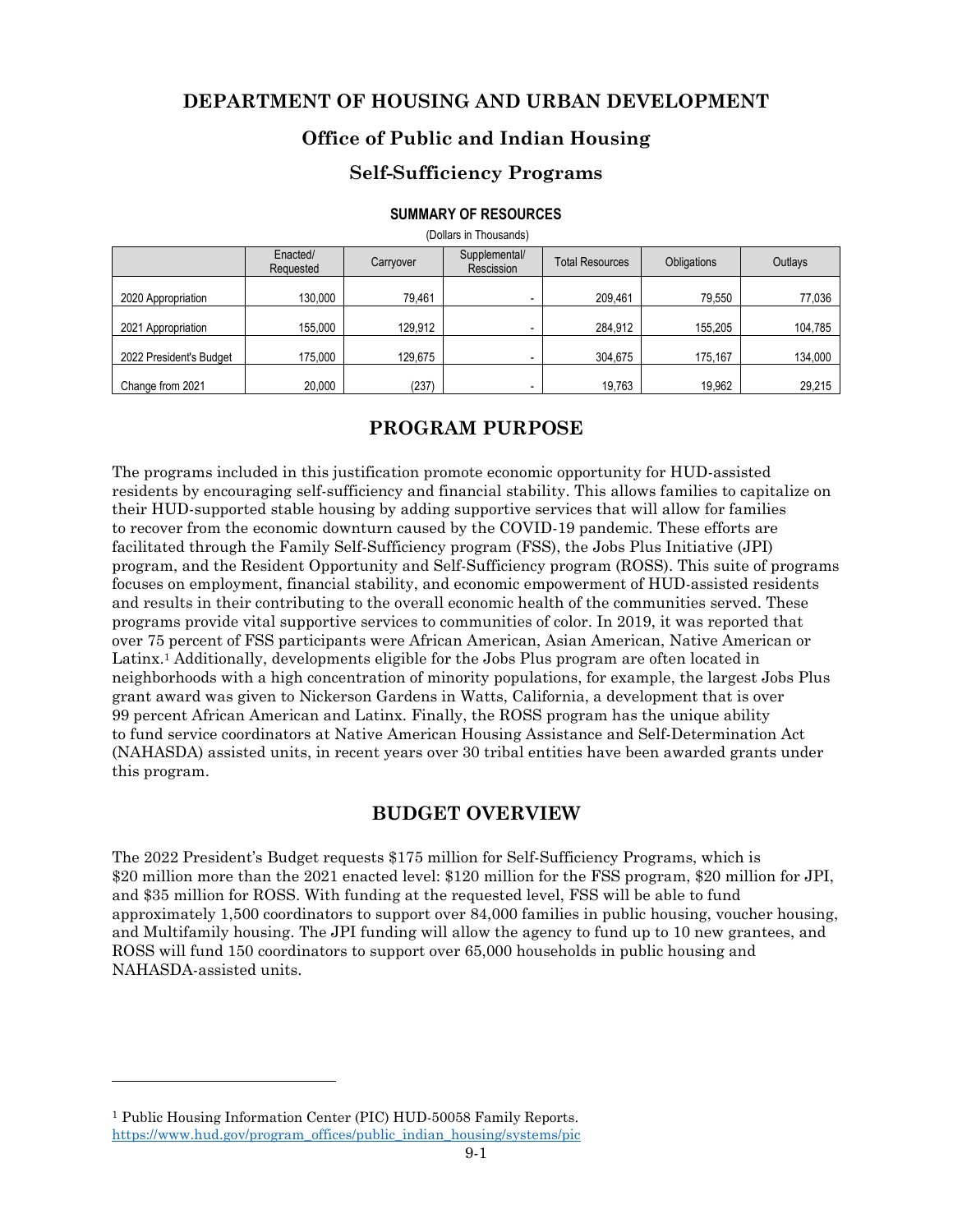# **JUSTIFICATION**

The Self-Sufficiency Programs goals are to promote economic stability through self-sufficiency and financial stability. There are three distinct programs, which are described below:

### **Family Self-Sufficiency**

Family Self-Sufficiency provides funds for FSS coordinators' salaries. These funds leverage an array of services provided by other national, State, and local programs for training, education, financial empowerment, and other supportive services that expand employment opportunities for the purpose of increasing economic self-sufficiency.

With an increase in funding from \$105 million to \$120 million, the Department will be able to renew all current grants meeting performance requirements and/or provide expansion grants to existing Public Housing Agencies (PHAs) who are serving more families than those for which they are currently funded. This request will fully fund salaries of current FSS coordinators at existing grantees and will likely fund over 100 new grants which will pay for an additional 150-200 FSS coordinators, serving approximately 3,750 to 5,000 additional households.

FSS grants are for one year and are renewable in subsequent years; grants fund only the coordinator's salary, while all supportive services are provided by community partners. FSS coordinators provide coordination of supportive services to help participants achieve employment goals, increase earnings, and accumulate assets. The FSS coordinators in each local program build partnerships with employers and service providers in the community to help participants obtain jobs and supportive services. These services may include childcare, transportation, basic adult education, job training, employment counseling, substance/alcohol abuse treatment, financial empowerment, asset-building skills, and homeownership counseling, among others.

The overarching goals of the FSS program include:

- Increased educational and employment attainment leading to increased earnings;
- Engagement in financial empowerment activities leading to debt reduction, improvement in credit scores, and increased savings; and
- Decreased or eliminated need for Temporary Assistance to Needy Families (TANF) assistance and rental assistance.

The success of the FSS program in promoting the economic security and self-sufficiency of Public Housing and Housing Choice Voucher (HCV) participants is demonstrated by local communities achieving the following outcomes for 2020 (data exclude participant outcomes in MTW agencies):

- Over 65,000 households actively participated in the program; 4,763 families successfully completed their FSS contracts and graduated; 100 percent of graduating families did not require temporary cash assistance (TANF/welfare); 31 percent of graduates had escrow savings at graduation. Those with escrow had an average of approximately \$8,600; 59 percent of participants earned escrow while in the program. Many participants that accumulated escrow chose to use some of or all of their escrow while in the program toward reaching their self-sufficiency goals;
- 1,676 FSS program graduates (35 percent of graduates) exited the housing program and no longer needed rental assistance within one year of leaving the FSS program;
- 543 FSS program graduates (11 percent of graduates) went on to purchase a home; and
- Program expansion to approximately 130 PBRA properties via Rental Assistance Demonstration or unfunded programs.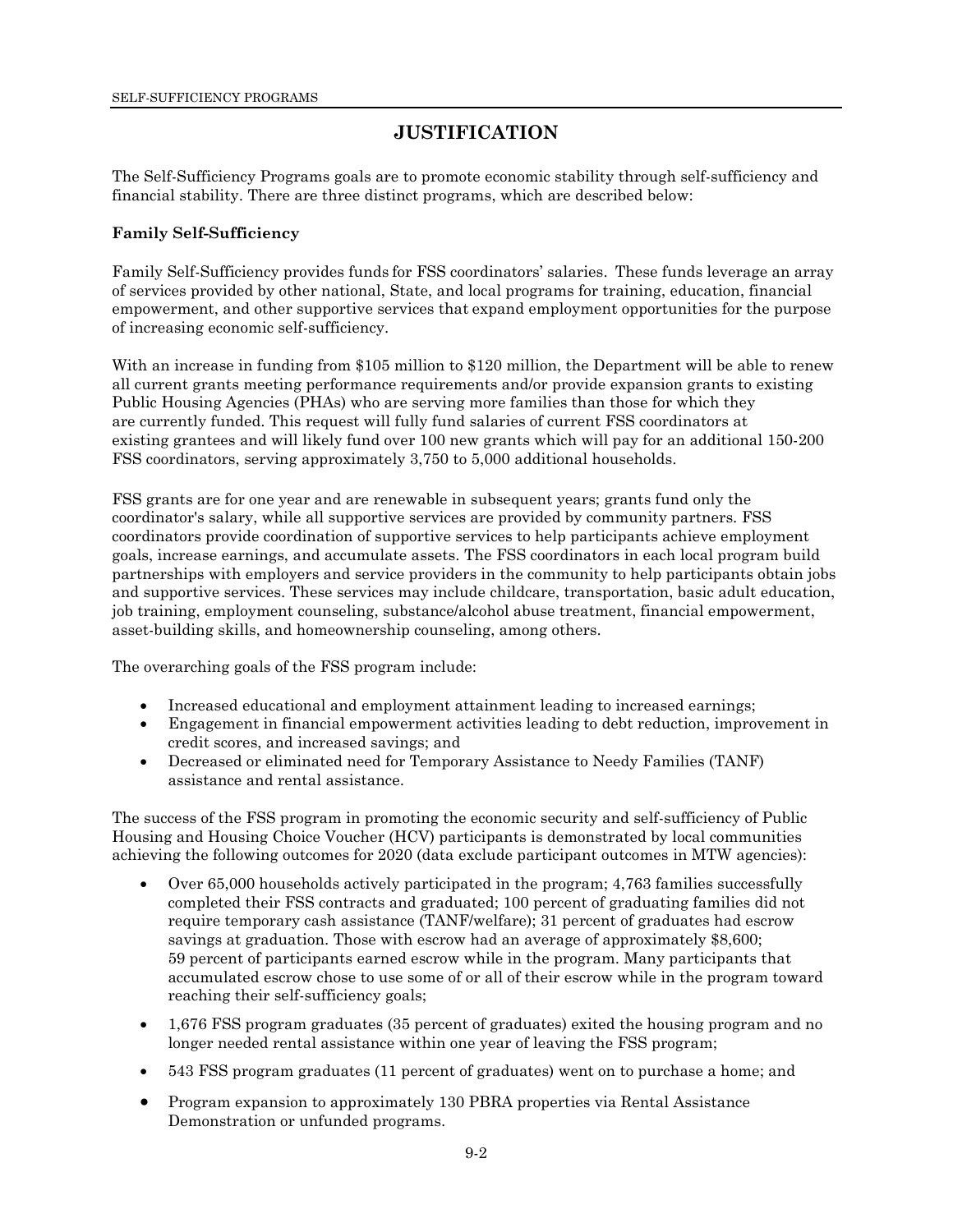In support of this effort to study the effectiveness of the program, HUD commissioned Manpower Demonstration Research Corporation (MDRC) to conduct a national impact evaluation of FSS. The timeframe of the evaluation was designed to cover the full five years of a standard FSS contract of participation with a final report due in 2022. Findings for the first 36 months indicated a higher uptake of services in the FSS group, and, more specifically more engagement in financial empowerment programs and a shift from part-time to full-time work, each of which may translate into more stable employment and potential for earned income over the longer term. The study does not indicate a statistically significant change in earned income for FSS participants compared to the control group.<sup>2</sup>

Congress re-authorized the FSS program in Section 306 of the Economic Growth, Regulatory Relief, and Consumer Protection Act (Public Law No: 115-174) in 2018. HUD is developing an FSS regulation to implement the statute. Over 100 public comments were received by the deadline of November 18, 2020, and the Department anticipates completing the rule-making process by the end of 2021.

#### **Jobs-Plus Initiative**

The Jobs-Plus Initiative provides an evidence and place-based strategy for increasing the employment opportunities and earnings of public housing residents. It accomplishes this through a three-pronged program of employment services, rent-based work incentives, and community support for work. A key component to the Jobs Plus model is that it supports entire developments rather than individual households, encouraging work throughout the community—a strategy known as saturation. This program element is particularly important in minority and underserved communities who have historically lacked access to resources and information related to work opportunities. Saturation ensures that everyone in the development has equitable access to work readiness resources.

Jobs-Plus is a place-based program that awards four 5-year grants that implement the Jobs-Plus model. Jobs-Plus addresses poverty among residents by incentivizing and enabling employment through a financial rent incentive (earned income disregard) for working residents and a set of services designed to support work including employer linkages, job placement and counseling, educational advancement, and financial counseling. Residents in Job-Plus developments can evaluate educational, training, and work opportunities in their community to determine a pathway towards long term economic security. Through Jobs-Plus, residents can address barriers that may prevent them from seeking and retaining employment. These services are particularly critical during the COVID-19 pandemic—access to readily available resources helped some Jobs-Plus sites maintain employment levels despite the increase in local unemployment. The Budget requests \$20 million for the Jobs-Plus Initiative.

Since its inception, PHA residents have been able to stabilize their families though increased income, asset building, barrier reduction and wrap around supports. Among the key accomplishments for the Jobs-Plus Initiative from 2014 through December 2020:

- Jobs-Plus sites report 5,437 part-time and/or full-time jobs placements;
- Approximately 1,777 individuals have been continuously employed for at least 180 days after placement; and
- Through the Jobs-Plus Earned Income Disregard, PHA residents have saved over \$29.9 million in rent payments.

<sup>2</sup> Interim Evaluation Report from HUD's Office of Policy Development and Research anticipated for release by June 2021.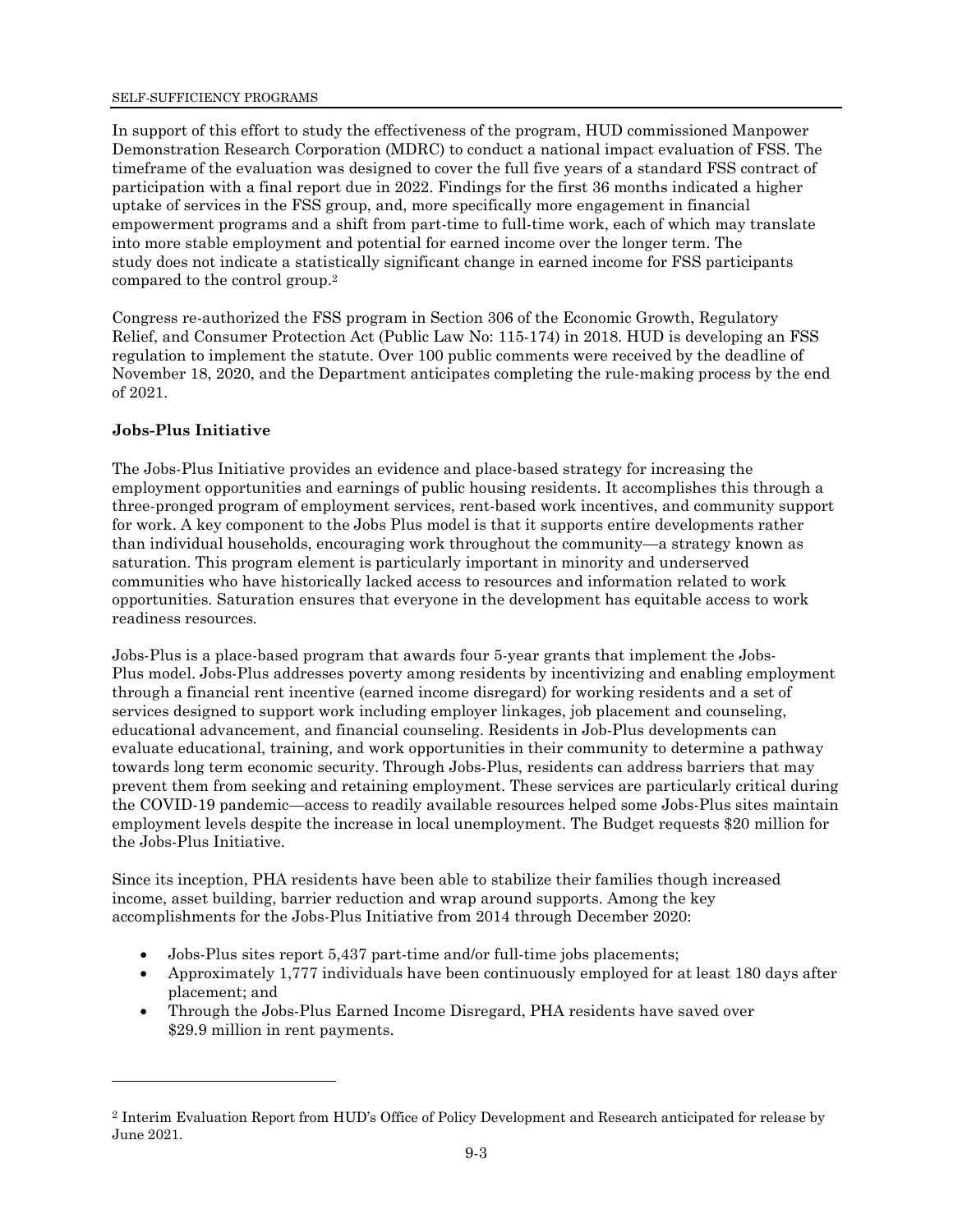The original Jobs-Plus demonstration was launched in 1998. Of the six sites that were part of the demonstration, only three fully implemented the model. When fully implemented, the model increased tenants' earned income by 16 percent. The Jobs-Plus model was replicated in 2011 in San Antonio, TX, and Bronx County, NY, through the Social Innovation Fund (SIF).

HUD commissioned two studies of the current program, one focusing on implementation of Jobs-Plus and one focusing on the impact of the program. The interim implementation report found that the nine grantees in the first cohort have implemented the model more quickly and fully than the original demonstration and the Social Innovation Fund replication sites. The final implementation study report (released December 2019) shows that PHAs can implement this ambitious program and describes challenges sites faced and how they were addressed.3 The study of program impacts is currently underway, and results are expected in 2021.<sup>4</sup>

### **Resident Opportunity and Self-Sufficiency**

The Resident Opportunity and Self Sufficiency Service Coordinator program provides funding to hire and maintain Service Coordinators who assess the needs of residents of public or Indian housing and coordinate available resources in the community to meet those needs. This program leverages public and private resources, for supportive services and resident empowerment activities.

The Budget requests \$35 million to fund 150 existing ROSS service coordinators who provide vital services to over 65,000 public housing and NAHASDA-assisted residents. ROSS is the only competitive grant program designed to assist not just families, but also elderly/disabled residents. In addition to funding PHAs, ROSS has the unique ability to provide grant funding to tribes, nonprofits, and Residents Associations.

A 2019 evaluation of the ROSS program found that ROSS was often the sole source of funds for service coordination among lower-resourced grantees, and therefore a vital lifeline which allowed residents to access critical services and supports.5 Through ROSS, public and Indian housing residents receive services in a range of areas, including health and wellness, education, financial literacy, employment training, and substance abuse programs. Combined, these services help individuals and families make progress toward the program's core goals of economic independence and housing self-sufficiency.

Key findings and accomplishments for the ROSS program from 2017 through 2019:

- More than half (56 percent) of all participants received at least one service after the initial assessment. Of those who received services, most participants received three or more services annually;
- ROSS service coordinators delivered case management 66 percent of all participants, including comprehensive needs assessments and links to other services, and provided over of 307,784 case management services to individuals who met with a case manager;
- Most elderly and disabled continued to require assistance from year to year. However, an increasing number of participants experienced a reduction in the need for assistance with

<sup>&</sup>lt;sup>3</sup> HUD's Jobs Plus Pilot Program for Public Housing Residents: Ongoing Implementation Experiences (https://www.huduser.gov/portal/publications/JobsPlusReport.html)

<sup>&</sup>lt;sup>4</sup> More information on evaluation findings can be found at https://www.mdrc.org/project/jobs-plus-communityrevitalization-initiative-public-housing-families#overview.

<sup>5</sup> Project SOAR Closeout Site Visit Summary (https://www.huduser.gov/portal/publications/ROSS-SOAR-Closeout-Rept.html)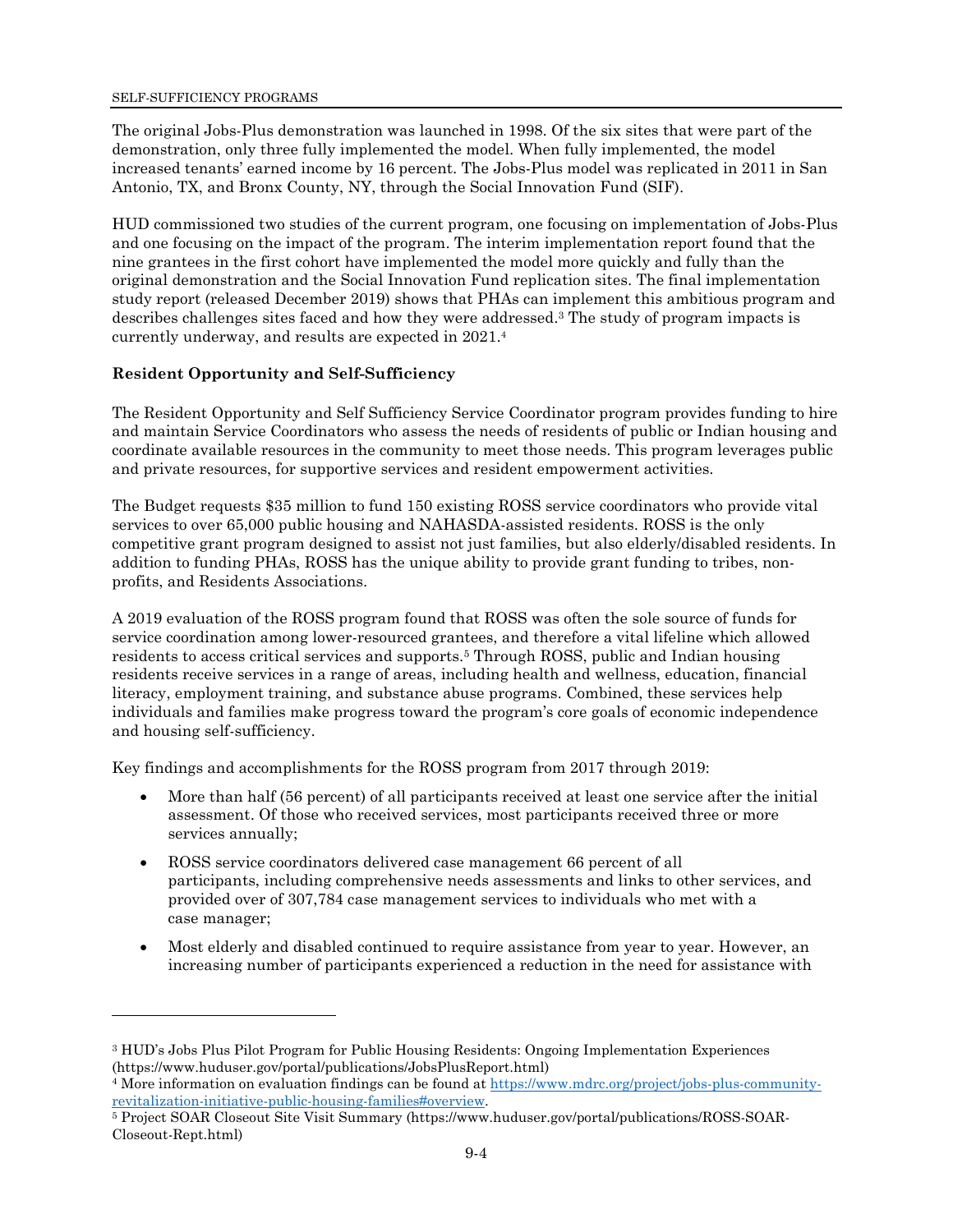Activities of Daily Living (ADL) which create a cost-savings to other Federal and State programs;

- 5 percent of all participants moved from not having accesses to medical care in year one of the program to having access in year two – an improvement most noticeable among people with disabilities (15 percent) and youth (13 percent); and
- 1,731 participants enrolled in an education or vocational program.

| <b>Budget</b><br>Activity                                     | 2020<br><b>Budget</b><br>Authority | 2019<br>Carryover<br>Into 2020 | 2020 Total<br><b>Resources</b> | 2020<br>Obligations | 2021<br>Appropriation | 2020<br>Carryover<br>Into 2021 | 2021 Total<br>Resources | 2022<br>President's<br><b>Budget</b> |
|---------------------------------------------------------------|------------------------------------|--------------------------------|--------------------------------|---------------------|-----------------------|--------------------------------|-------------------------|--------------------------------------|
| Family Self-<br>Sufficiency<br>Program                        | 80.000                             | 79.461                         | 159.461                        | 79.550              | 105.000               | 79.912                         | 184.912                 | 120,000                              |
| Resident<br>Opportunity<br>and Self-<br>Sufficiency<br>(ROSS) | 35,000                             |                                | 35,000                         |                     | 35,000                | 35,000                         | 70,000                  | 35,000                               |
| Jobs Plus<br>Initiative                                       | 15,000                             |                                | 15,000                         |                     | 15,000                | 15,000                         | 30,000                  | 20,000                               |
| Total                                                         | 130.000                            | 79.461                         | 209,461                        | 79,550              | 155,000               | 129,912                        | 284.912                 | 175,000                              |

**SUMMARY OF RESOURCES BY PROGRAM** 

(Dollars in Thousands)

# **APPROPRIATIONS LANGUAGE**

The 2022 President's Budget includes proposed changes in the appropriations language listed below. New language is italicized and language proposed for deletion is bracketed.

For activities and assistance related to Self-Sufficiency Programs, to remain available until September 30, [2024] *2025*, [\$155,000,000] *\$175,000,000*: *Provided*, That the amounts made available under this heading are provided as follows:

(1) [105,000,0000]*\$120,000,000* shall be for the Family Self-Sufficiency program to support family self-sufficiency coordinators under section 23 of the United States Housing Act of 1937 (42 U.S.C. 1437u), to promote the development of local strategies to coordinate the use of assistance under sections 8 and 9 of such Act with public and private resources, and enable eligible families to achieve economic independence and self-sufficiency: *Provided*, That the Secretary may, by Federal Register notice, waive or specify alternative requirements under subsections  $(b)(3)$ ,  $(b)(4)$ ,  $(b)(5)$ , or  $(c)(1)$  of section 23 of such Act in order to facilitate the operation of a unified self-sufficiency program for individuals receiving assistance under different provisions of such Act, as determined by the Secretary: *Provided further*, That owners or sponsors of a multifamily property receiving projectbased rental assistance under section 8 of such Act may voluntarily make a Family Self-Sufficiency program available to the assisted tenants of such property in accordance with procedures established by the Secretary: *Provided further*, That such procedures established pursuant to the previous proviso shall permit participating tenants to accrue escrow funds in accordance with section  $23(d)(2)$ of such Act and shall allow owners to use funding from residual receipt accounts to hire coordinators for their own Family Self-Sufficiency program;

(2) \$35,000,000 shall be for the Resident Opportunity and Self-Sufficiency program to provide for supportive services, service coordinators, and congregate services as authorized by section 34 of the United States Housing Act of 1937 (42 U.S.C. 1437z–6) and the Native American Housing Assistance and Self-Determination Act of 1996 (25 U.S.C. 4101 et seq.); and